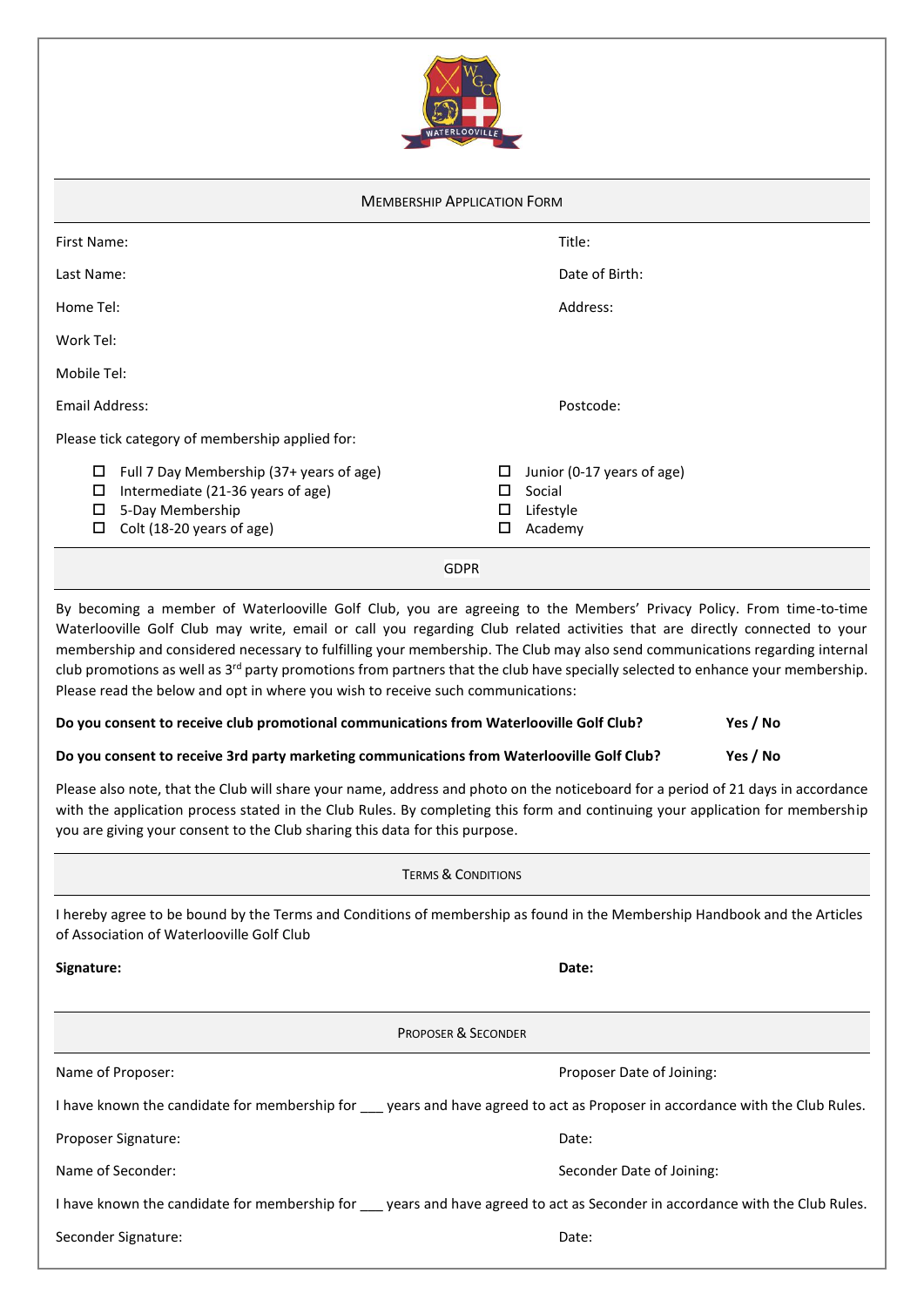

| Have you been a member of Waterlooville Golf Club?<br>Yes / No<br>Yes / No<br>Yes / No<br>Yes / No<br>FOR OFFICE USE<br>Proposer: Yes / No<br>Yes / No<br><b>Board Approval Date:</b><br>Joining Fee Paid:                                                                                                                            | <b>MEMBERSHIP APPLICATION QUESTIONNAIRE</b> |                    |
|---------------------------------------------------------------------------------------------------------------------------------------------------------------------------------------------------------------------------------------------------------------------------------------------------------------------------------------|---------------------------------------------|--------------------|
| If so, when were you last a member?<br>Are you a current member of another club?<br>If so, where are you a member currently?                                                                                                                                                                                                          |                                             |                    |
|                                                                                                                                                                                                                                                                                                                                       |                                             |                    |
|                                                                                                                                                                                                                                                                                                                                       |                                             |                    |
| Do you currently have an active handicap?<br>If so, what is your current handicap and CDH number?<br>Do you know any current members at Waterlooville Golf Club?<br>If so, which members do you know?<br>References Received from Propose and Seconder?<br>Date of Interview Conducted:<br>Board Approved:<br>Membership Roll Number: |                                             |                    |
|                                                                                                                                                                                                                                                                                                                                       |                                             |                    |
|                                                                                                                                                                                                                                                                                                                                       |                                             |                    |
|                                                                                                                                                                                                                                                                                                                                       |                                             |                    |
| Why would you like to join Waterlooville Golf Club?                                                                                                                                                                                                                                                                                   |                                             |                    |
|                                                                                                                                                                                                                                                                                                                                       |                                             |                    |
|                                                                                                                                                                                                                                                                                                                                       |                                             |                    |
|                                                                                                                                                                                                                                                                                                                                       |                                             |                    |
|                                                                                                                                                                                                                                                                                                                                       |                                             |                    |
|                                                                                                                                                                                                                                                                                                                                       |                                             |                    |
|                                                                                                                                                                                                                                                                                                                                       |                                             |                    |
|                                                                                                                                                                                                                                                                                                                                       |                                             |                    |
|                                                                                                                                                                                                                                                                                                                                       |                                             |                    |
|                                                                                                                                                                                                                                                                                                                                       |                                             |                    |
|                                                                                                                                                                                                                                                                                                                                       |                                             | Seconder: Yes / No |
|                                                                                                                                                                                                                                                                                                                                       |                                             |                    |
|                                                                                                                                                                                                                                                                                                                                       |                                             |                    |
|                                                                                                                                                                                                                                                                                                                                       |                                             |                    |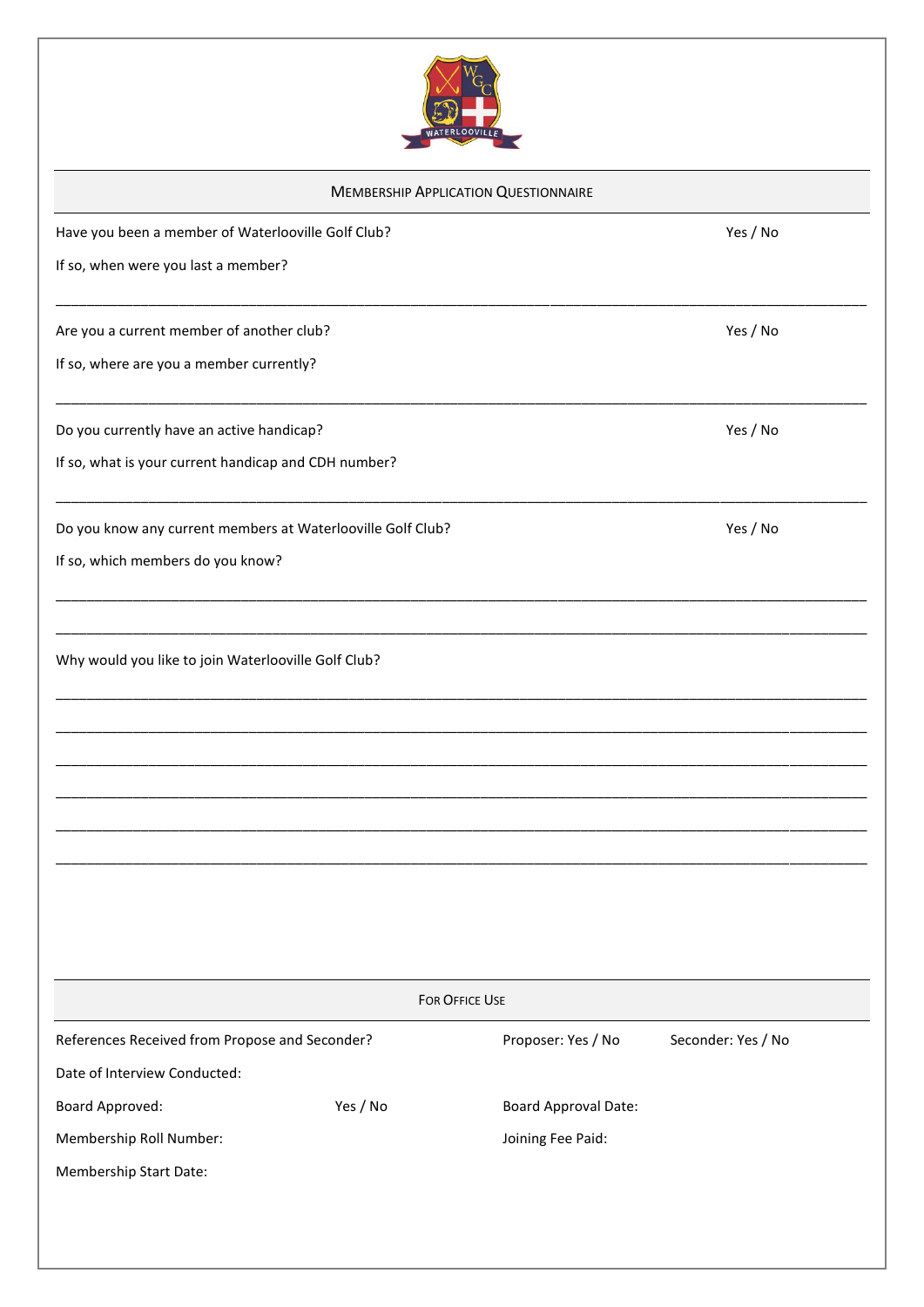

#### GENERAL RULES

Waterlooville Golf Club has always prided itself on high standards of etiquette, dress and personal discipline. Club Rules have been established by the Committee to maintain these high standards and any member who persists in flouting these rules is being disrespectful to other members. Article 6.2 gives the Committee the power to suspend any member who willfully infringes any Club Rule (see also Club Rule 2.8 of this Handbook)

### **Dress Code on the Course**

Any member, guest or visitor not suitably dressed will be asked to leave the course. It is the responsibility of all club members to enforce the dress code.

- Men's shirts must be collared or high neck with sleeves, and these must be tucked into trousers or shorts.
- Ladies are permitted to wear sleeveless tops with a collar or high neck. These need not be tucked into the waistband if so designed.
- Denim jeans, tee-shirts, sleeveless shirts (gentlemen), football, cricket and rugby shirts, running shorts and training shoes are not permitted at any time.
- Trousers or shorts must be tailored, not 'cargo' style. Shorts with external flat pockets are permitted. Trousers must not be tucked into socks unless specifically designed to be worn this way, e.g. plus 2s or plus 4s.
- When wearing shorts, gentlemen must wear long socks, ankle length socks or trainer socks that are plain and matching and they may be of any colour. Golf shoes must be worn when playing (except for Juniors aged under 14).
- Peaked caps may be worn provided that the peak is faced forward.

### **Dress Code in the Clubhouse**

Any member, guest or visitor not suitably dressed will be asked to leave the club premises. It is the responsibility of all Club members, guests and visitorsto adhere to the clubhouse Dress Code. Relaxation of the applied standard of dress is the prerogative of the Club Captain. The applied standard is as follows: -

- The dress code is smart and casual at all times in the clubhouse. Jeans are acceptable, however, they are not to be of the ripped variety. Tee shirts with slogans that may be offensive to others are not permitted.
- Suitable footwear must be worn at all times, golf shoes are only permitted in the locker rooms and Snug Bar.
- Wet and muddy clothes worn on the course are not permitted.
- Hats must not be worn.
- On occasions when more formal, or more relaxed attire is required, members will be informed prior to the event.

The committee, management and staff are authorised to enforce the dress code at all times. Individuals not observing the above rules will be asked to leave the premises. Members shall at all times be responsible for their guests.

### **Etiquette on the Course**

All golfers are expected to be fully conversant with The Royal and Ancient "Rules of Golf", Section 1 "The Game, Player Conduct and the Rules". The safety and consideration for others, priority on the course and care of the course are to be paramount considerations of all golfers and Waterlooville Golf Club expects everyone to be diligent in the application of the rules of golf, players conduct and health and safety.

### **Mobile Phones**

Members and their guests are welcome to use mobile phones and tablet devices anywhere on Club property in the silent mode for use such as emails, text and instant messaging, accessing apps, photo browsing, diarising, internet access, inputting of scores, and GPS measuring.